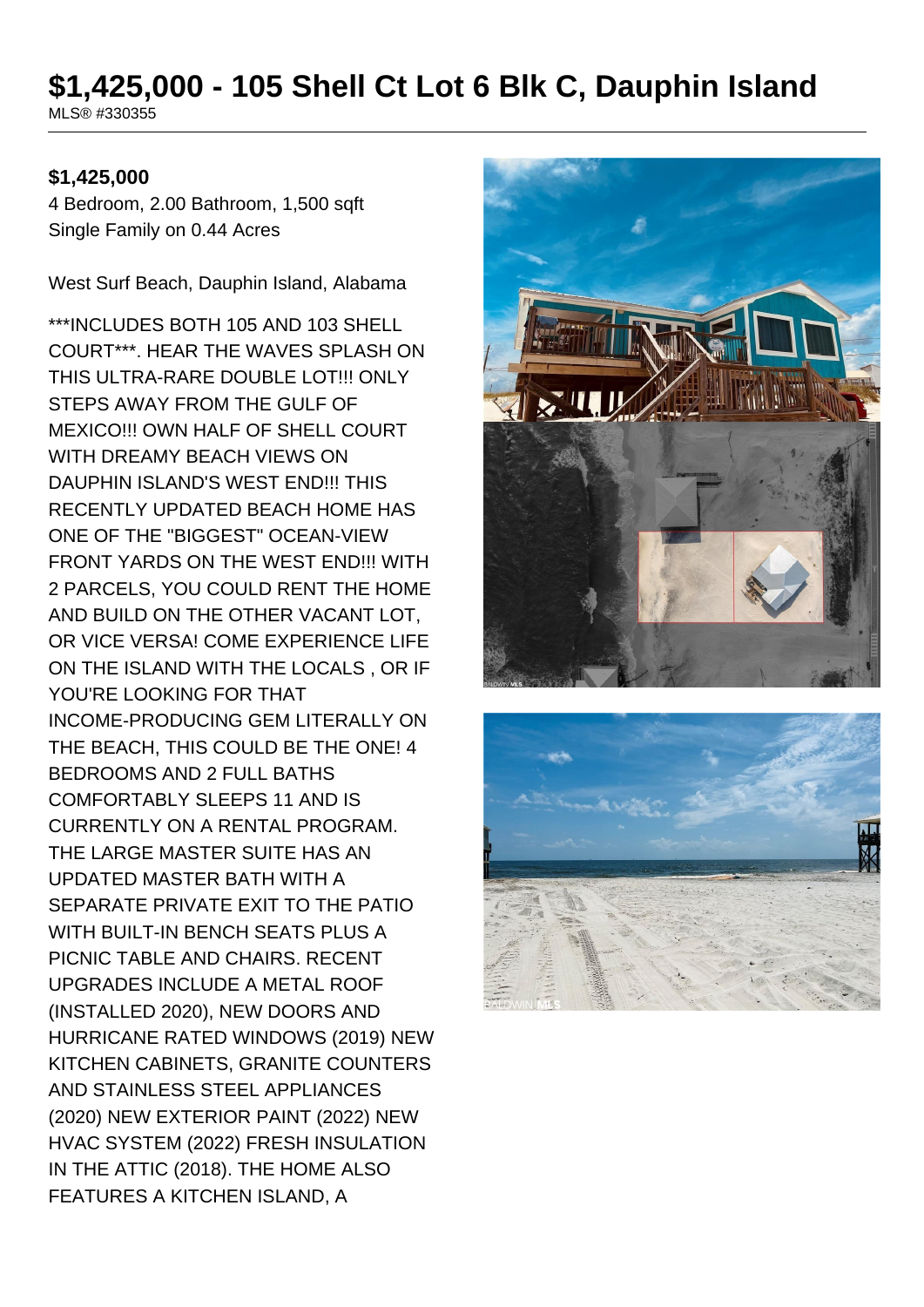STAND-ALONE ICE MAKER, CERAMIC TILE FLOORS THROUGHOUT, REFRESHED LED LIGHTING, A PARITALLY-COVERED WOODEN DECK LARGE ENOUGH FOR THOSE BBQ FAMILY GATHERINGS OR THAT EARLY MORNING COFFEE. SUNSHINE WON'T BE A PROBLEM WITH THE NEW OPEN PICTURE WINDOWS THAT GIVE THE OPEN FLOOR PLAN THE BRIGHTNESS IT DESERVES. DON'T MISS OUT ON THIS UNIQUE OPPORTUNITY. CALL YOUR FAVORITE REALTOR TODAY! ALL UPDATES PER SELLER. BUYER AND / OR BUYER'S AGENT TO VERIFY ANY AND ALL INFORMATION DEEMED IMPORTANT. HOME IS ON A SHORT TERM RENTAL PROGRAM.

Built in 2006

## **Essential Information**

| MLS@#             | 330355                                     |
|-------------------|--------------------------------------------|
| Price             | \$1,425,000                                |
| <b>Bedrooms</b>   | 4                                          |
| <b>Bathrooms</b>  | 2.00                                       |
| <b>Full Baths</b> | 2                                          |
| Square Footage    | 1,500                                      |
| Acres             | 0.44                                       |
| <b>Year Built</b> | 2006                                       |
| <b>Type</b>       | Single Family                              |
| Sub-Type          | Residential Detached, Four or More Bedroom |
| <b>Style</b>      | <b>Raised Beach</b>                        |
| <b>Status</b>     | Active                                     |

## **Community Information**

| Address     | 105 Shell Ct Lot 6 Blk C |
|-------------|--------------------------|
| Area        | <b>Other Area</b>        |
| Subdivision | <b>West Surf Beach</b>   |
| City        | Dauphin Island           |
| County      | <b>Mobile</b>            |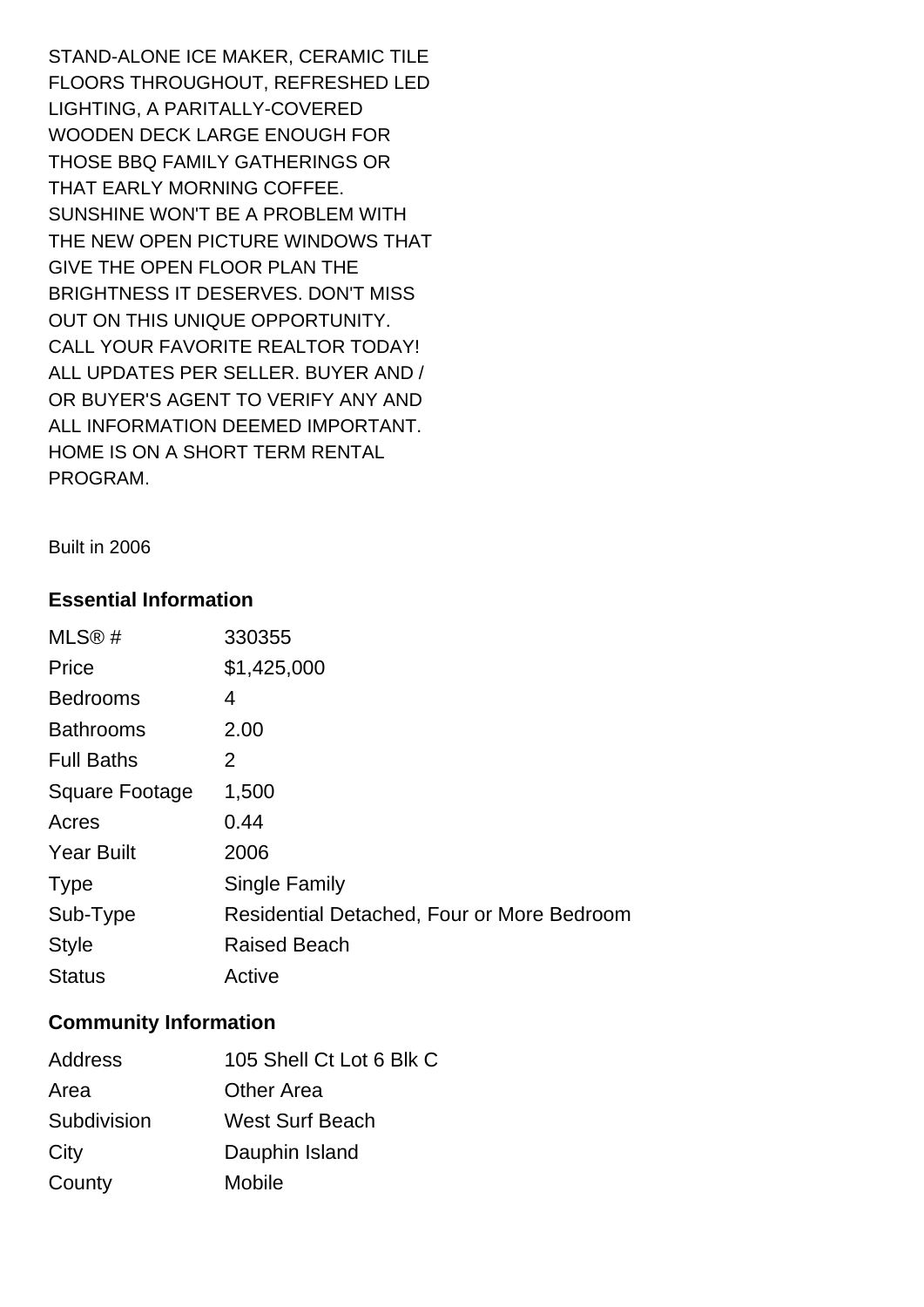| <b>State</b>                  | Alabama                                                                                                                                |
|-------------------------------|----------------------------------------------------------------------------------------------------------------------------------------|
| Zip Code                      | 36528                                                                                                                                  |
| <b>Amenities</b>              |                                                                                                                                        |
| <b>Amenities</b>              | Playground, Satellite TV                                                                                                               |
| <b>Utilities</b>              | Alabama Power, Satellite, Water Heater-Electric                                                                                        |
| <b>Features</b>               | Ceiling Fan(s), Double Pane Windows, Energy Star Air Cond, Energy<br>Star Windows, Extra Insulation, Storm Door                        |
| View                          | Northern View, Southern View, Direct Bay-Across Rd, Direct Gulf Front                                                                  |
| Waterfront                    | Gulf Accs (Wlk $\leq$ 1/4 Mi), Tier 2, Tier 3, Beach Accs (Wlk $\leq$ 1/4 Mi)                                                          |
| <b>Interior</b>               |                                                                                                                                        |
| Interior                      | Tile                                                                                                                                   |
| <b>Interior Features</b>      | Ceiling Fan(s), High Ceilings, Vaulted Ceiling                                                                                         |
| Appliances                    | Dishwasher, Dryer, Microwave, Smoke Detector, Washer, Icemaker,<br>Range-Electric, Refrigerator w/Ice Maker, Disposal, Convection Oven |
| Cooling                       | <b>Central Electric</b>                                                                                                                |
| Fireplace                     | Yes                                                                                                                                    |
| # of Fireplaces               | 1                                                                                                                                      |
| <b>Fireplaces</b>             | Inoperable                                                                                                                             |
| # of Stories                  | 1                                                                                                                                      |
| <b>Stories</b>                | 1                                                                                                                                      |
| <b>Exterior</b>               |                                                                                                                                        |
| <b>Exterior</b>               | Wood                                                                                                                                   |
| Lot Description               | 98x99x98x100, Less than 1 acre, Water View                                                                                             |
| Roof                          | Metal                                                                                                                                  |
| Construction                  | Resale                                                                                                                                 |
| Foundation                    | Piers, Wood Frame                                                                                                                      |
| <b>School Information</b>     |                                                                                                                                        |
| Elementary                    | <b>Not Baldwin County</b>                                                                                                              |
| High                          | <b>Not Baldwin County</b>                                                                                                              |
| <b>Additional Information</b> |                                                                                                                                        |
| Date Listed                   | May 9th, 2022                                                                                                                          |
| Days on Market                | 57                                                                                                                                     |
| Zoning                        | <b>Single Family Residence</b>                                                                                                         |
| <b>HOA Fees</b>               | 150.00                                                                                                                                 |
|                               |                                                                                                                                        |